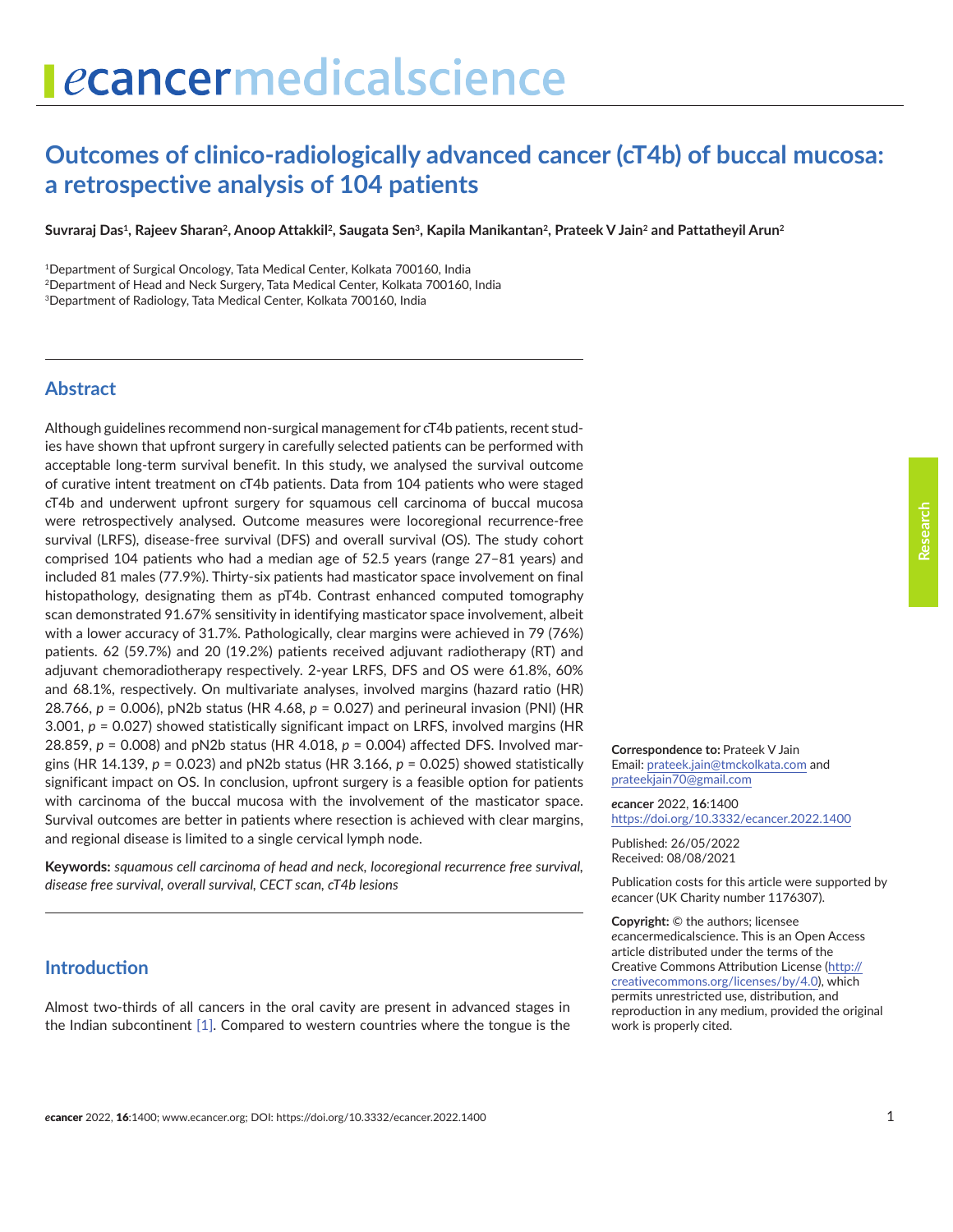commonest site or origin, the gingivo-buccal mucosa predominates as the most prevalent subsite in our patients where consumption of betel nut, tobacco and areca nut have been implicated as aetiological factors [\[2\]](#page-7-0). Moreover, the proximity of the buccal mucosa to the masticator space and pterygoid plates results in early invasion of these structures, escalating the stage to T4b [\[3\]](#page-7-0).

Contrast enhanced computed tomographic (CECT) scan of the neck remains the standard pre-operative imaging modality for malignancy of the buccal mucosa. Although CECT scan with 1.25 mm sections has shown to be highly sensitive and specific (sensitivity 82.6%, specificity 86.9%) for identification of mandibular invasion, its accuracy in diagnosing masticator space invasion has not been established so far [\[4\]](#page-8-0).

Current National Comprehensive Cancer Network guidelines recommend clinical trials or non-surgical management for T4b disease in view of very advanced stage of the disease, difficulty in achieving R0 resection and increased surgical morbidity [\[5\]](#page-8-0). However, after the results published by Liao *et al* [\[6\]](#page-8-0) showing favourable outcomes in infra-notch cT4b patients, surgical resection for selected patients has been the norm. Trivedi [\[7\]](#page-8-0) have also proposed radical compartmental en-bloc resection in T4b disease to attain clear margins. However, extension to the infratemporal fossa defies attempts to delineate margins with accuracy as the area is bounded by bone on three sides and does not yield itself to clinical examination on the table and the surgeon is obligated to depend entirely on the accuracy of imaging modalities to guide his surgery on.

In this study, we analysed the outcomes of curative intent treatment for cT4b patients in terms of locoregional recurrence-free survival (LRFS), disease-free survival (DFS) and overall survival (OS).

## **Material and methods**

This retrospective cohort study comprised patients who underwent surgery for oral squamous cell carcinoma (OSCC) from August 2011 to June 2017. Patients who underwent tumour resection as the primary method of treatment and had primary tumour staged T4b clinicoradiologically or on definitive histopathology were considered eligible for inclusion. Patients who had primary lesions staged other than T4b had history of receiving prior treatment or if their preoperative CECT scan was unavailable were excluded from the study. A total number of 725 patients of OSCC were operated on in this period, of which 104 eligible patients formed the cohort for this study. Approval from the Institutional Ethical and Review committee was obtained prior to commencing the study vide Ref No EC/WV/TMC/19/21.

Demographic and tumour characteristics, adjuvant treatment, and clinical outcomes were taken directly from patient charts. In all cases, preoperative CECT scan of the neck was evaluated by a senior radiologist and was divided into two groups, viz., with or without involvement of masticator space (involvement of at-least one of masseter, medial pterygoid, lateral pterygoid or temporalis muscle). The radiologist was blinded to the final histopathology report.

Other study variables, namely, age, gender, tumour grade (well differentiated, moderately differentiated and poorly differentiated) pathological T classification and N classification, extra nodal extension (ENE), lympho-vascular invasion (LVI) and perineural invasion (PNI), were derived from definitive pathology reports, Information on adjuvant treatment with radiation or chemotherapy (any dosage or type of radiotherapy (RT) or chemo-radiation (CTRT) was recorded as 'yes' or 'no'). Staging was based on the the American Joint Committee on Cancer (edition 7) [\[8\]](#page-8-0) histopathologic risk factors, namely, pathological T and N classification, tumour site, tumour grade, ENE, LVI, PNI and surgical margin were considered for administration of adjuvant treatment by a multidisciplinary team.

Clinical outcomes were retrieved from the patient charts. LRFS was defined as the time between the day of primary surgery for OSCC and the date of pathological confirmation of locoregional disease recurrence. LRFS for patients without documentation of locoregional recurrence was censored on the last day of their follow up. DFS was defined as the interval between day of primary surgery for OSCC and the day of clinico-radiological confirmation of disease recurrence (locoregional or distant metastasis). DFS for patients without documentation of disease recurrence was censored at the last day of follow up. Death was also considered as an event for calculation of DFS and LRFS. The time for OS was determined between the day of primary surgery for OSCC and the date of death. OS for patients without documentation of death was censored at the last date that the patient had been known to have been alive.

Data analysis was done using Stata version 14.2 (Stata Corp). Kaplan–Meier survival curves were used to calculate LRFS, DFS and OS. Comparisons survival between groups were performed using Log-rank Tests. Multivariate Cox proportional hazards models were used to assess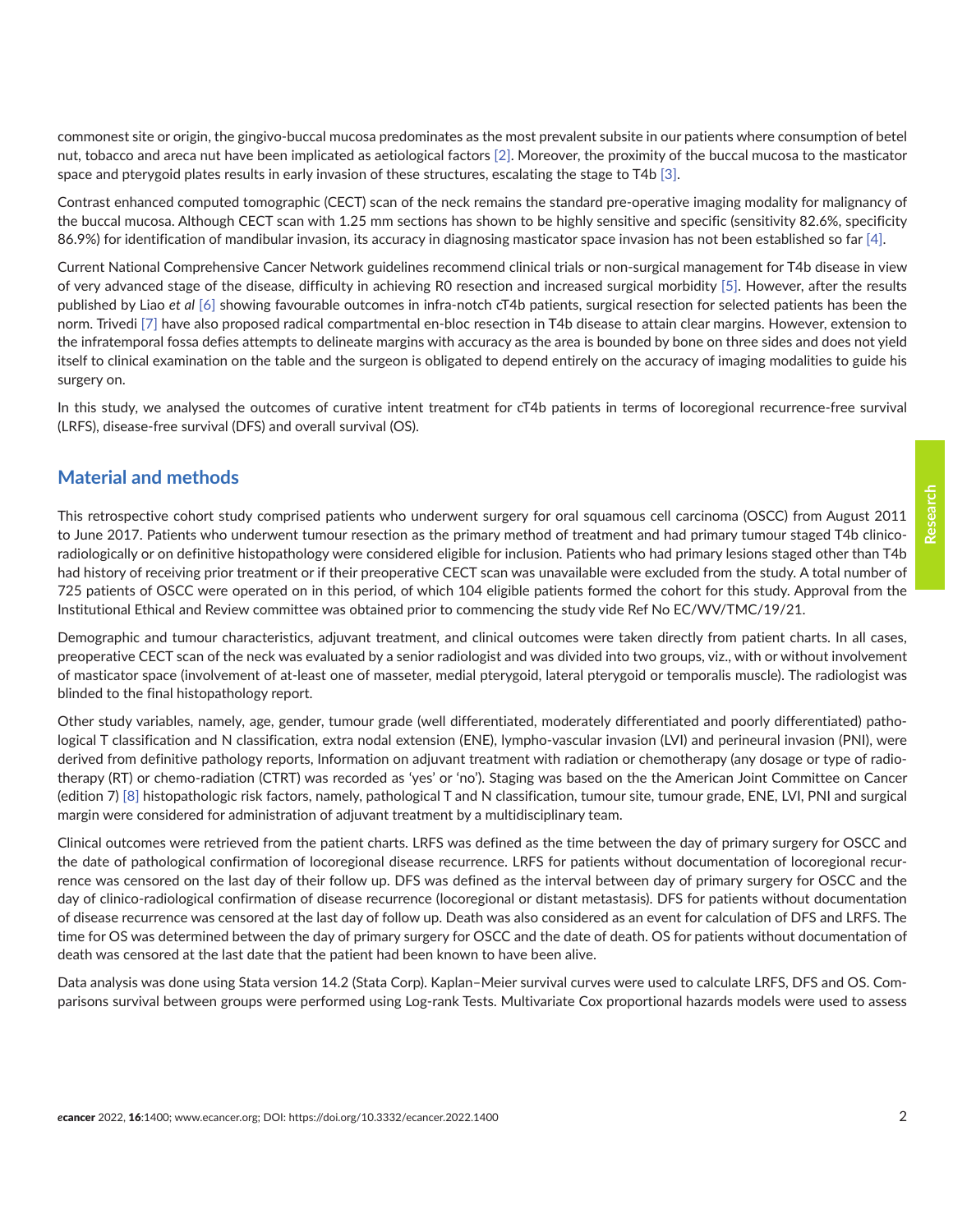the prognostic effects of demographic and tumour characteristics and adjuvant treatment on survival outcomes. Variables with univariate *p*-values < 0.05 were included in multivariate models. Variable selection using both forward selection (*p* ≤ 0.05 to enter) and backward elimination (*p* > 0.05 to remove) was performed to obtain final models. The level of statistical significance for all tests was < 0.05.

#### **Results**

The study cohort comprised 104 patients of which 81 patients (77.9%) were male and 23 were female (22.1%). The age of the patients ranged between 27 and 81 years, with a median age of 52.5 years. Median follow up of all the patients who were alive at the time of analysis was 28 months (range 0.5–76.5 months)

All patients underwent a CECT scan, which revealed 101 (97.1%) patients to have masticator space involvement. All patients had inframandibular notch disease on pre-operative CECT scan. 33 patients had masticator space involvement on which was corroborated with HPR. Likewise, there were three cases where masticator space was free on CECT scan, but final histopathology reported involvement of the masticator space. CECT scan identified the masticator pace involvement with 91.67% sensitivity with a negative predictive value of 91.67% (Table 1).

Histopathological examination revealed majority of the patients to have moderately differentiated tumours (74.6%), followed by poorly differentiated (19.6%) and well differentiated ones (7.8%). 2 patients (1.9%) had involved margins, whereas 23 patients (22.1%) had close margins. 56 patients had bone involvement out of which 9 had superficial erosion and 47 patients (45.2%) had bone destruction. 36 patients (34.6%) had masticator space involvement (involvement of at least one of masseter, medial pterygoid, lateral pterygoid or temporalis muscle). [Table 2](#page-4-0) depicts all clinicopathological prognostic factors and unadjusted '*p*' values on log rank test showing their impact of LRFS, DFS and OS.

After the multidisciplinary team discussion, 22 patients (21.1%) were kept on follow up, 62 patients (59.7%) received adjuvant RT whereas 20 patients (19.2%) received adjuvant CTRT.

2-year LRFS was 61.8% (95% confidence interval (CI) 51.0%–70.9%) and 5-year LRFS was 52.5% (95% CI = 40.5%–63.1%) in this study. On adjusting for other prognostic indicators, involved margins after resection (hazard ratio (HR) 28.766, *p* 0.006), metastasis to more than one lymph node (HR = 4.68, *p* = 0.027) and PNI (HR = 3.001, *p* = 0.027) showed statistically significant impact on LRFS ([Table 3](#page-4-0)).

We observed a 2-year DFS of 60% (95% CI = 49.3%–69.2%) and a 5-year DFS of 49.6% (95% CI = 37.9%–60.2%). On adjusting for other prognostic indicators, involved margins after resection (HR = 28.859, *p* = 0.008) and metastasis to more than one lymph node (HR = 4.018, *p* = 0.004) showed statistically significant impact on DFS ([Table 3\)](#page-4-0).

|                                   | <b>Masticator space</b><br>involved on HPR | <b>Masticator space</b><br>free on HPR |  |
|-----------------------------------|--------------------------------------------|----------------------------------------|--|
| Masticator space involved on CECT | 33                                         | 68                                     |  |
| Masticator space free on CECT     | 3                                          | 0                                      |  |
| Total                             | 36                                         | 68                                     |  |
| Sensitivity                       | 91.67%                                     |                                        |  |
| Specificity                       |                                            |                                        |  |
| Positive predictive value         | 32.67%                                     |                                        |  |
| Negative predictive value         |                                            |                                        |  |
| Accuracy                          | 31.73%                                     |                                        |  |
| Likelihood ratio                  | 91.67%                                     |                                        |  |

**Table 1. Efficacy of CECT scan in identifying masticator space involvement.**

CECT: Contrast enhanced computed tomography scan; HPR: Final histopathology report.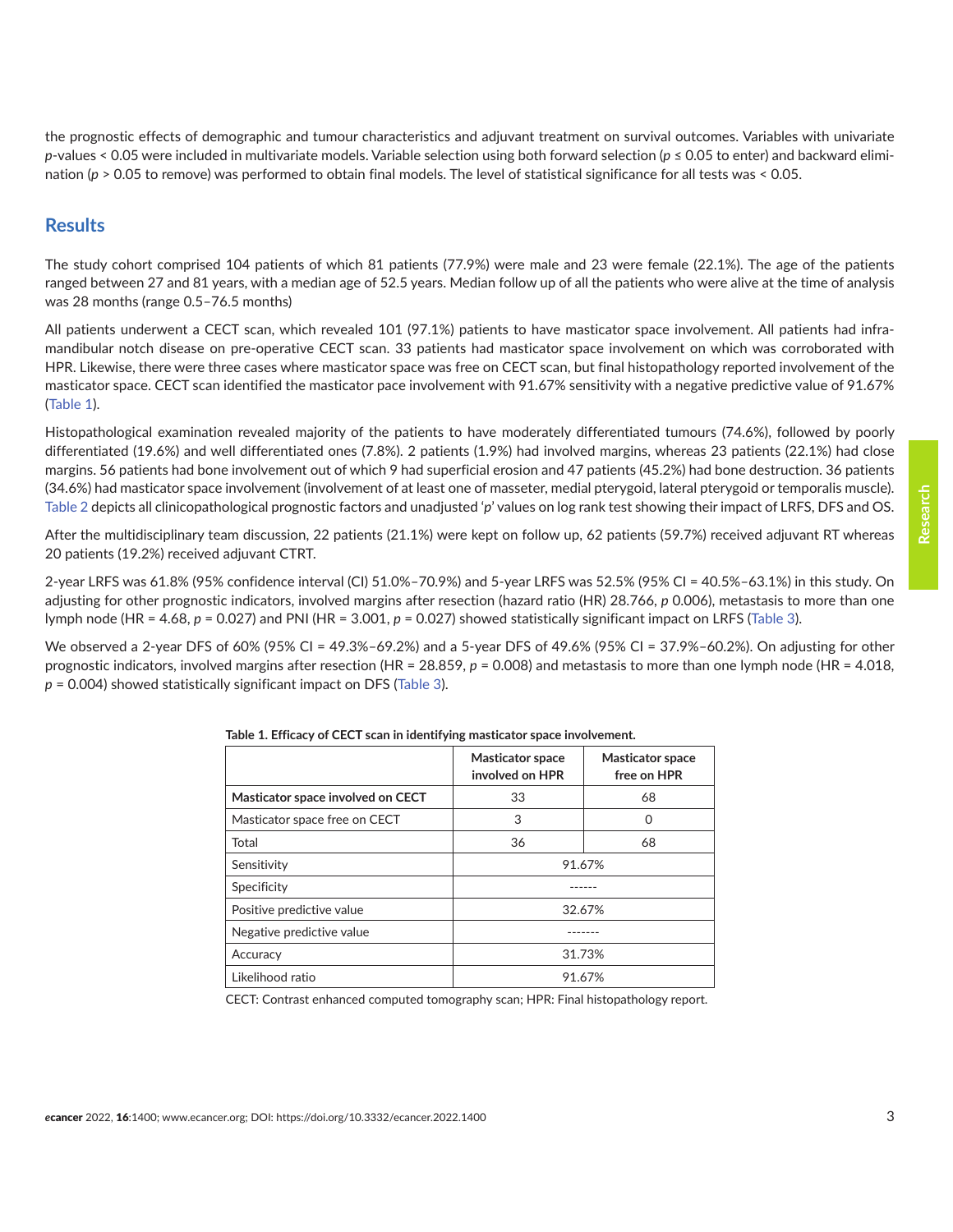| Parameter                                            | $n (\%)$   | LRFS*   | DFS*    | $OS^*$ |  |
|------------------------------------------------------|------------|---------|---------|--------|--|
| Gender                                               |            |         |         |        |  |
| Male                                                 | 81 (77.9)  |         |         |        |  |
| Female                                               | 23(22.1)   | 0.221   | 0.335   | 0.107  |  |
| Masticator space involvement on CECT scan            |            |         |         |        |  |
| Present                                              | 101 (97.1) | 0.323   | 0.374   | 0.384  |  |
| Absent                                               | 3(2.9)     |         |         |        |  |
| Histopathological parameters                         |            |         |         |        |  |
| <b>Differentiation</b>                               |            |         |         |        |  |
| Well differentiated                                  | 8(7.8)     |         |         |        |  |
| Moderately differentiated                            | 74 (74.6)  | 0.018   | 0.029   | 0.012  |  |
| Poorly differentiated                                | 20 (19.6)  |         |         |        |  |
| Margin status                                        |            |         |         |        |  |
| Free $(>5$ mm)                                       | 79 (76)    |         |         |        |  |
| Close (1-4.9 mm)                                     | 23 (22.1)  | < 0.001 | < 0.001 | 0.002  |  |
| Involved (<1 mm)                                     | 2(1.9)     |         |         |        |  |
| LVI                                                  |            |         |         |        |  |
| Absent                                               | 62 (59.7)  | 0.044   | 0.010   | 0.314  |  |
| Present                                              | 42 (40.3)  |         |         |        |  |
| PNI                                                  |            |         |         |        |  |
| Absent                                               | 47 (45.2)  | < 0.001 | < 0.001 | 0.005  |  |
| Present                                              | 57 (54.8)  |         |         |        |  |
| Bone involvement                                     |            |         |         |        |  |
| Absent                                               | 48 (46.1)  |         | 0.295   |        |  |
| Superficial erosion                                  | 9(8.7)     | 0.328   |         | 0.048  |  |
| Cortical erosion                                     | 47 (45.2)  |         |         |        |  |
| Masticator space involvement in final histopathology |            |         |         |        |  |
| Absent                                               | 68 (65.4)  | 0.047   | 0.008   | 0.270  |  |
| Present                                              | 36 (34.6)  |         |         |        |  |
| <b>ENE</b>                                           |            |         |         |        |  |
| Absent                                               | 92 (88.5)  | 0.616   |         |        |  |
| Present                                              | 12 (11.6)  |         | 0.848   | 0.569  |  |
| pT stage                                             |            |         |         |        |  |
| pT1                                                  | 7(6.7)     |         |         |        |  |
| pT <sub>2</sub>                                      | 21 (20.1)  |         |         |        |  |
| pT3                                                  | 7(6.7)     | 0.225   | 0.069   | 0.286  |  |
| pT4a                                                 | 33 (31.7)  |         |         |        |  |
| pT4b                                                 | 36 (34.6)  |         |         |        |  |

**Table 2. Effect of demographic and histopathological parameters on LRFS, DFS and OS. (***N* **= 104).**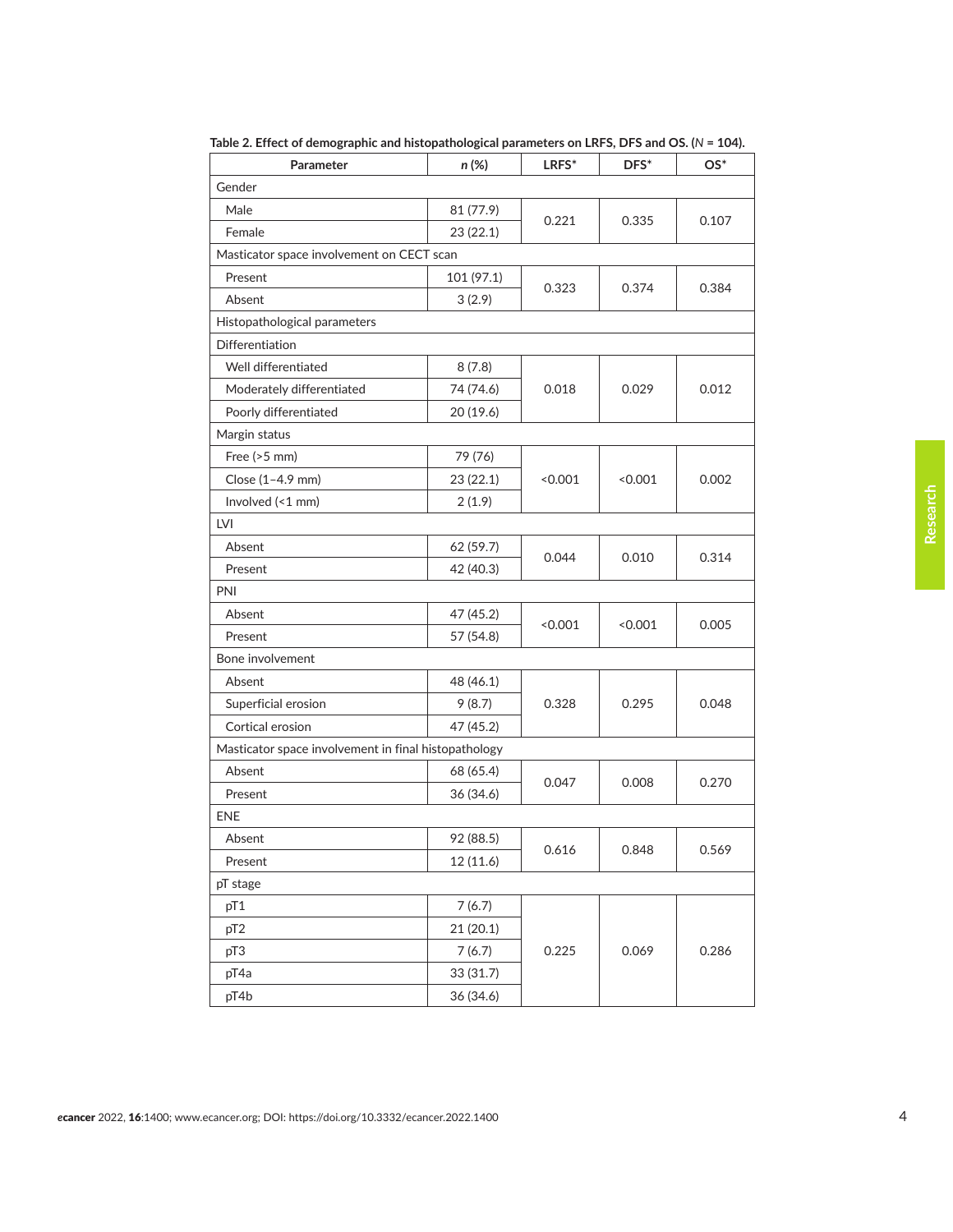| pN stage                  |                  |         |                    |                 |
|---------------------------|------------------|---------|--------------------|-----------------|
| pN <sub>0</sub>           | 47 (45.2)        |         |                    | 0.007           |
| pN1                       | 13(12.5)         |         | < 0.001            |                 |
| pN <sub>2a</sub>          | 0                |         |                    |                 |
| pN2b                      | 38 (36.5)        | < 0.001 |                    |                 |
| pN <sub>2c</sub>          | 5(4.9)           |         |                    |                 |
| pN3                       | 1(1)             |         |                    |                 |
| Adjuvant treatment        |                  |         |                    |                 |
| Follow up                 | 22(21.1)         |         |                    |                 |
| <b>Adjuvant RT</b>        | 62 (59.7)        | 0.601   | 0.625              | 0.605           |
| Adjuvant CTRT             | 20(19.2)         |         |                    |                 |
| Continuous variables      |                  |         |                    |                 |
|                           | Madian (range)   | LRFS#   | $DFS$ <sup>#</sup> | OS <sup>#</sup> |
| Age (years)               | $52.5(27-81)$    | 0.840   | 0.941              | 0.873           |
| T size (in cm)            | $3.5(0.5-9.5)$   | 0.049   | 0.100              | 0.015           |
| Depth of invasion (in cm) | $1.6(0.1 - 7.2)$ | 0.012   | 0.004              | 0.001           |
|                           |                  |         |                    |                 |

<span id="page-4-0"></span>**Table 2. Effect of demographic and histopathological parameters on LRFS, DFS and OS. (***N* **= 104).**  *(Continued)*

\*Unadjusted '*p*' value on Log rank test.

# Unadjusted '*p*' value on cox logistic regression.

#### **Table 3. Adjusted HR and their significance.**

| Factor                    | <b>LRFS</b>            |         | <b>DFS</b>             |         | <b>OS</b>               |         |
|---------------------------|------------------------|---------|------------------------|---------|-------------------------|---------|
|                           | <b>HR (95% CI)</b>     | p value | <b>HR (95% CI)</b>     | p value | <b>HR (95% CI)</b>      | p value |
| Differentiation           |                        |         |                        |         |                         |         |
| Well differentiated       | $\mathbf{1}$           | $---$   | 1                      | $---$   | $\mathbf{1}$            | $---$   |
| Moderately differentiated | $0.890(0.095 - 8.337)$ | 0.919   | $0.902(0.099 - 8.256)$ | 0.928   | $0.973(0.092 - 10.334)$ | 0.982   |
| Poorly differentiated     | 2.692 (0.260-27.851)   | 0.406   | 2.304 (0.222-23.858)   | 0.484   | 3.982 (0.330-48.039)    | 0.277   |
|                           |                        |         |                        |         |                         |         |
| Margin status             |                        |         |                        |         |                         |         |
| Free $(>5$ mm)            | $\mathbf{1}$           | $---$   | 1                      | $---$   | 1                       | $---$   |
| Close $(1-4.9$ mm)        | 2.018 (0.850-4.787)    | 0.111   | 1.739 (0.762-3.970)    | 0.189   | 2.262 (0.933-5.483)     | 0.071   |
| Involved $($ < 1 mm $)$   | 28.766 (2.625-315.271) | 0.006   | 24.859 (2.350-262.881) | 0.008   | 14.139 (1.434-139.362)  | 0.023   |
|                           |                        |         |                        |         |                         |         |
| <b>LVI</b>                | $0.603(0.231 - 1.567)$ | 0.299   | $0.988(0.418 - 2.332)$ | 0.978   | $---$                   | $---$   |
|                           |                        |         |                        |         |                         |         |
| PNI                       | $3.001(1.135 - 7.938)$ | 0.027   | 2.320 (0.945-5.697)    | 0.066   | 1.828 (0.721-4.633)     | 0.204   |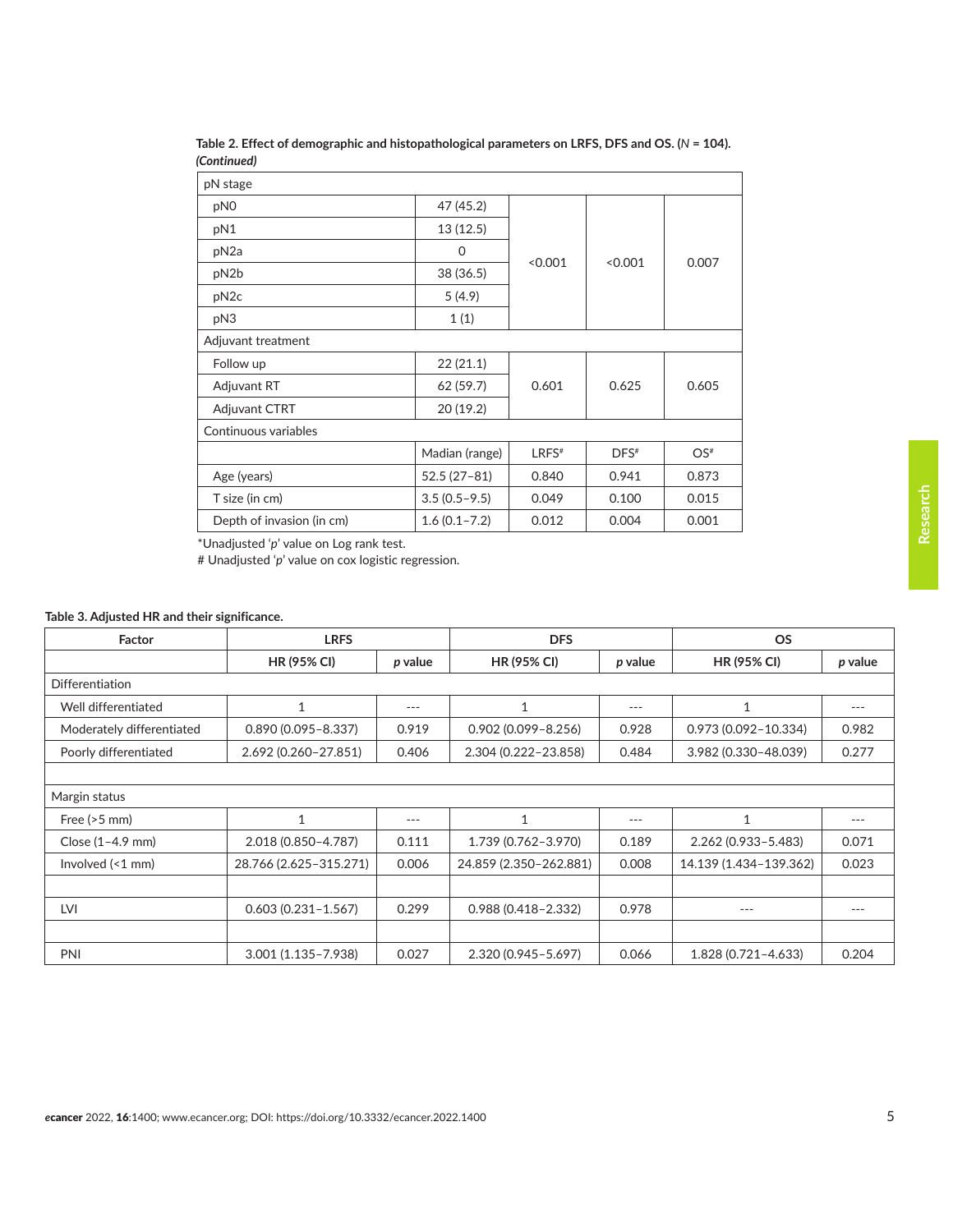#### **Table 3. Adjusted HR and their significance.** *(Continued)*

| Bone invasion                                  |                         |       |                          |                          |                        |                        |
|------------------------------------------------|-------------------------|-------|--------------------------|--------------------------|------------------------|------------------------|
| No bone erosion                                | —                       | —     | —                        | —                        | $\mathbf{1}$           | $\qquad \qquad \qquad$ |
| Superficial erosion                            | —                       | —     | $\overline{\phantom{0}}$ |                          | 1.055 (0.285-3.901)    | 0.936                  |
| Cortical invasion                              |                         |       |                          |                          | $0.759(0.306 - 1.882)$ | 0.552                  |
|                                                |                         |       |                          |                          |                        |                        |
| Masticator space invasion on<br>histopathology | $0.538(0.226 - 1.280)$  | 0.161 | $0.730(0.327 - 1.629)$   | 0.443                    |                        |                        |
|                                                |                         |       |                          |                          |                        |                        |
| pN stage                                       |                         |       |                          |                          |                        |                        |
| pN0                                            | $\mathbf{1}$            | —     | 1                        | $\qquad \qquad$          | $\mathbf{1}$           |                        |
| pN1                                            | 1.661 (0.390-7.083)     | 0.492 | 1.306 (0.302-5.641)      | 0.721                    | $0.581(0.099 - 3.417)$ | 0.548                  |
| pN2b                                           | 4.680 (1.721-12.725)    | 0.027 | 4.018 (1.543-10.464)     | 0.004                    | $3.166(1.152 - 8.699)$ | 0.025                  |
| pN <sub>2c</sub>                               | 2.675 (0.463-15.452)    | 0.272 | 2.381 (0.411-13.772)     | 0.333                    | 2.479 (0.472-13.030)   | 0.284                  |
| pN3                                            | $0.762(0.031 - 18.957)$ | 0.869 | $0.870(0.036 - 21.204)$  | 0.932                    | 2.984 (0.162-55.106)   | 0.462                  |
|                                                |                         |       |                          |                          |                        |                        |
| T size (in cm)                                 | 1.292 (0.988-1.691)     | 0.061 |                          | $\overline{\phantom{0}}$ | 1.139 (0.887-1.462)    | 0.308                  |
|                                                |                         |       |                          |                          |                        |                        |
| Depth of invasion (in cm)                      | $1.101(0.791 - 1.432)$  | 0.567 | $1.312(1.022 - 1.685)$   | 0.033                    | $1.192(0.841 - 1.690)$ | 0.324                  |

OS in this cohort at 2 and 5 years was 68.1% (95% CI = 57.0%–77.0%) and 58.6% (95% CI = 46%–69.2%), respectively. Involved margins after resection (HR = 14.139,  $p$  = 0.023) and metastasis to more than one lymph node (HR = 3.166,  $p$  = 0.025) showed statistically significant impact on OS [\(Table 3](#page-4-0)).

Proportion of close/ involved margins was higher in patients who had pathological involvement of masticator space (13.2% versus 44.4%, *p* = 0.002) (Table 4).

Patients diagnosed pT4b had a 2-year LRFS, DFS and OS (95% CI) of 49.3% (31.4%–64.8%), 44.5% (27.5%–60.2%) and 55.2% (35%–71.5%), respectively. 5-year survival could not be calculated.

#### **Discussion**

Squamous carcinomas of the oral cavity are staged as T4b when the disease invades the masticator space, pterygoid plates, or skull base and/or encases the internal carotid artery and is referred to as very advanced locoregional disease [\[8\].](#page-8-0) Although these tumours are generally considered unresectable, the surgeon can achieve clear margins with his surgery in a subset of T4b tumours depending on the location and surgical technique adopted. While disease encasing the internal carotid artery or invading the skull base are generally considered unresectable, disease confined to the masticator space below the mandibular notch are often considered resectable [\[6\]](#page-8-0).

| Table 4. Comparison or margin status in patients with masticator space involvement. |                                      |                    |                  |  |  |
|-------------------------------------------------------------------------------------|--------------------------------------|--------------------|------------------|--|--|
| Masticator space involvement                                                        | Margin status                        |                    |                  |  |  |
| on histology                                                                        | Free $(>5$ mm)                       | Close $(1-4.9$ mm) | Involved (<1 mm) |  |  |
| Absent $(n = 68)$                                                                   | 59 (86.7%)                           | 8 (11.8%)          | 1(1.5%)          |  |  |
| Present ( $n = 36$ )                                                                | 20 (55.6%)                           | 15 (41.7%)         | 1(2.8%)          |  |  |
| <i>p</i> value                                                                      | 0.002 (on Pearson's chi square test) |                    |                  |  |  |

**Table 4. Comparison of margin status in patients with masticator space involvement.**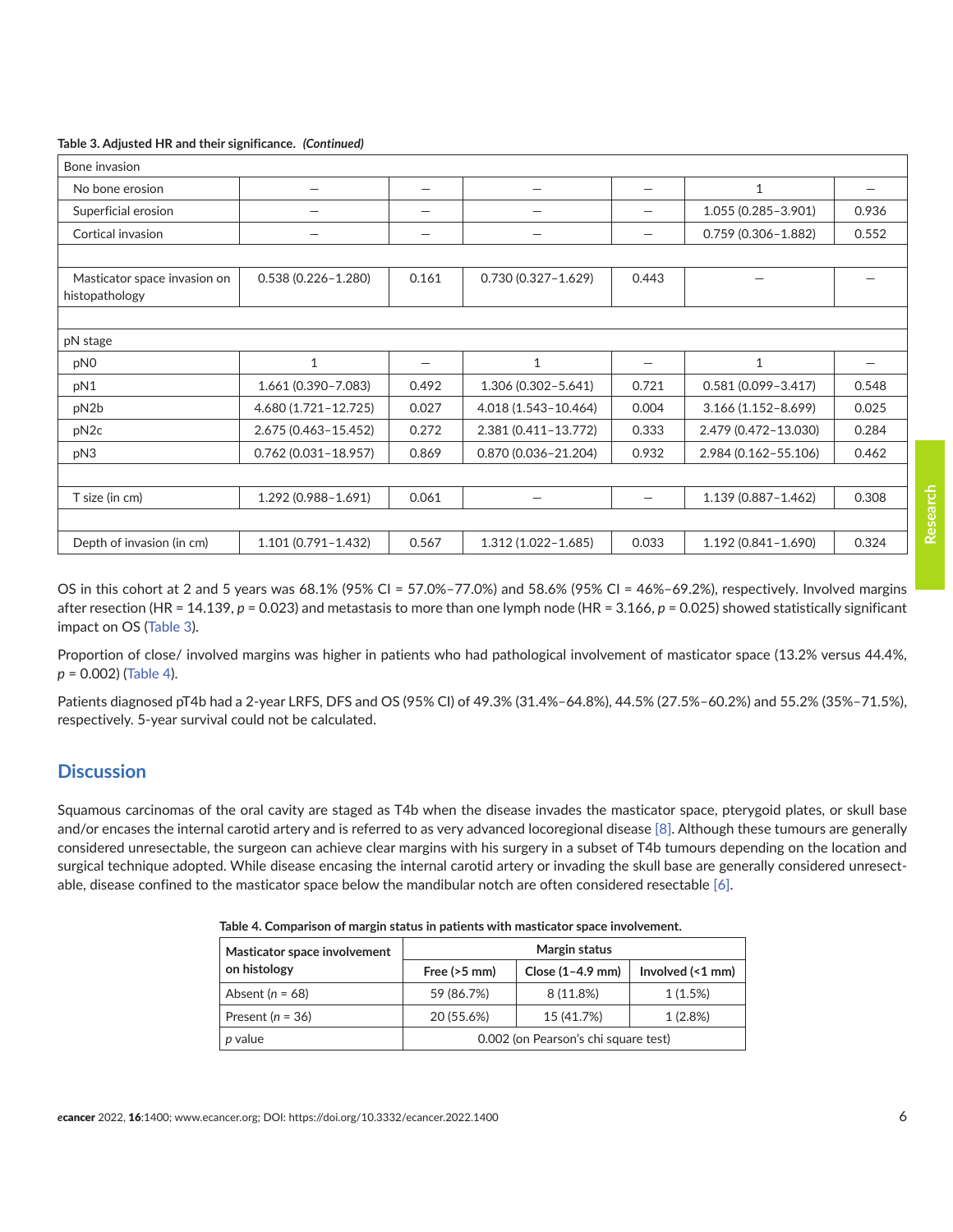

**Figure 1. Kaplan–Meier Curves showing impact of masticator space involvement on survival outcomes. LRFS: Locoregional recurrence free survival, DFS:**  Disease free survival, OS: Overall survival, P: *p* value on log rank test. Absent: Masticator space not involved of histopathology, Present: Masticator space **involved on histopathology (pT4b).**

Anatomically, the masticator space is located behind the retromolar trigone. It is a pyramidal-shaped space with its base toward the skull base and apex at the lower border of the mandible [\[10\].](#page-8-0) There are two described ways tumour spread could occur in the masticator space – one by an upward spread along the neurovascular bundle and the other – through the medial side of the masticator space through the loose areolar tissue, buccal space, then to the lateral wall of the maxilla [\[11–13\].](#page-8-0)

The decision to proceed with surgery in buccal mucosa malignancy is based on preoperative imaging. CECT scan is the preferred modality for buccal mucosa lesions as CECT is better than magnetic resonance imaging (MRI) in detecting subtle erosions of the cortex of the mandible and provides excellent detection and characterisation of the tumour matrix mineralisation [\[14,](#page-8-0) [15\].](#page-8-0) In our study, CECT scan was performed for all patients, and had a sensitivity of 91.67%, with a lower accuracy (31.73%) in identifying masticator space involvement. These findings contrasted with Huang *et al* [\[16\]](#page-8-0) who demonstrated CECT to be 25% sensitive and 83.3% specific in identifying pterygoid muscle involvement. MRI had a superior sensitivity (50%) but a lower specificity (75%) when compared to the CECT scan in identifying pterygoid muscle involvement. However, the number of patients in the study was small. The addition of MRI to CECT scan may improve the identification of masticator space involvement. However, further studies are required to draw a meaningful conclusion. Huang *et al* [\[16\]](#page-8-0) recommended fused fluorodeoxyglucose positron emission tomography (PET) and MRI as a more reliable imaging modality for focal invasion assessment and tumour size delineation in advanced OSCC compared to PET/CT, MRI and CECT.

Although protocols involving induction chemotherapy followed by surgery and/or CTRT have been recommended in a few studies, due to the lack of survival benefit and the extent of surgery after tumour reduction following chemotherapy, surgery followed by adjuvant radiation or CTRT remains the standard of care as curative-intent treatment. For T4b tumours surgery is technically challenging, leading to triaging many of these patients with non-surgical modalities  $[5, 9, 17-19]$  $[5, 9, 17-19]$ . However, recent publications have advocated initial surgery followed by adjuvant treatment for resectable T4b lesions. This is associated with a better 5-year DFS and OS [\[3\].](#page-7-0) Our study affirms this with a 5-year LRFS and DFS of 52.5% and 49.6%, respectively.

Mair *et al* [\[20\]](#page-8-0) reported favourable disease outcomes in T4b buccal mucosa cancer patients treated by multimodality treatment of primary surgery and adjuvant RT or concurrent CTRT. The loco-regional control, DFS and OS were 68.2%, 54.7% and 48.7% respectively, which are comparable favourably with this study. Their cohort excluded patients with supra-notch disease. The study observed significant difference in oncologic outcome with respect to adequacy of surgical margin related to local control (49.6% versus 41.1%, *p* = 0.025) and disease-free survival (65.3% versus 42%, *p* = 0.035); confirming the importance of achieving uninvolved surgical margins when undertaking primary surgery.

Our study, in agreement with Mair *et al* [\[20\]](#page-8-0) found out that the initial clear surgical margin of resection was favourably affecting LRFS, DFS and OS. In addition, metastasis to two or more cervical lymph nodes was associated with poorer survival outcomes.

Our study showed a poorer LRFS and DFS in patients with pathological involvement of masticator space (Figure 1). Also, patients with pathological involvement of masticator space showed higher proportion of patients with a close or involved margin in the postoperative specimen. This could be due to the inherent aggressive nature of these tumours or the unfavourable anatomic location deters the surgeon from reaching around the lesion to achieve clear margin in the masticator space.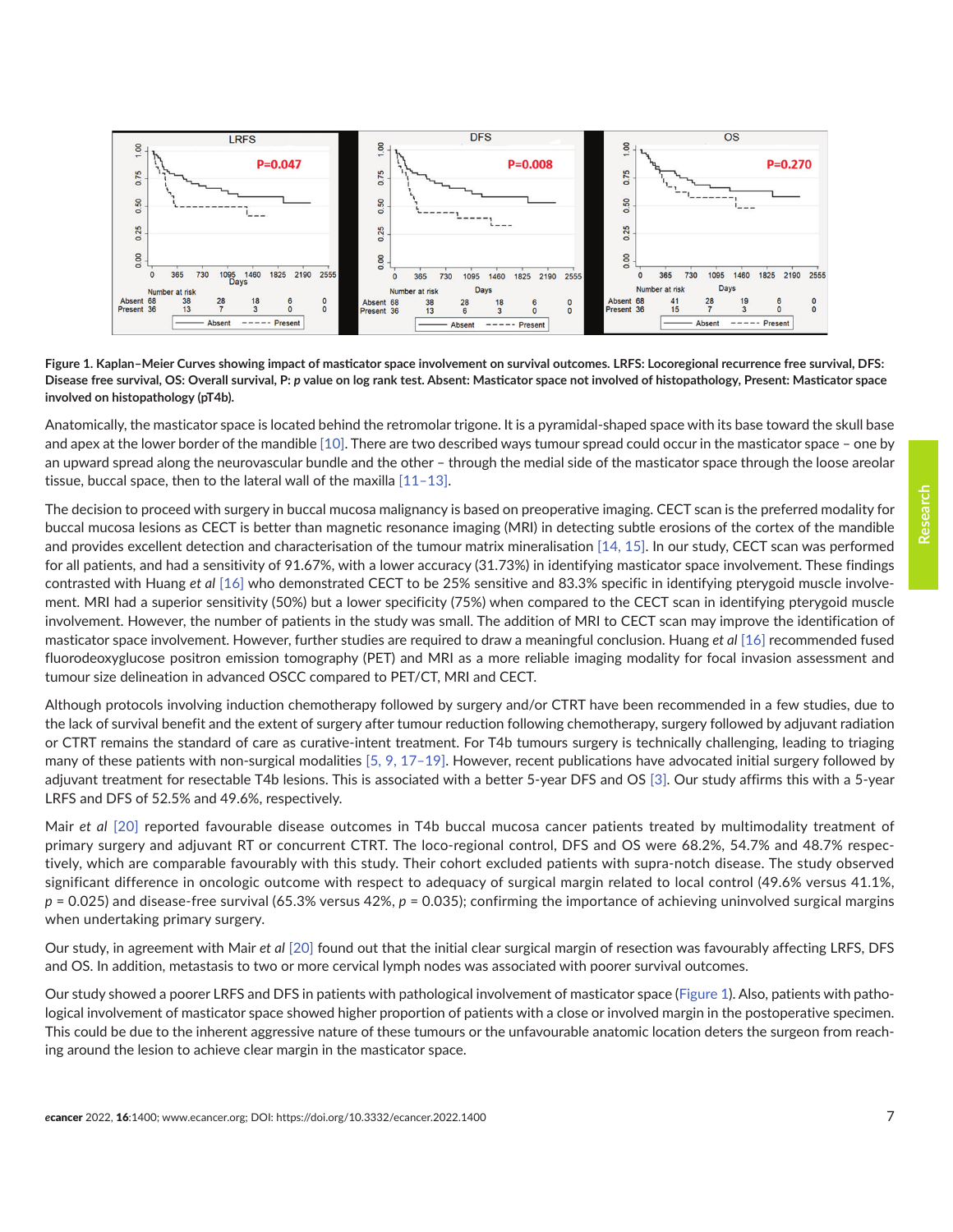<span id="page-7-0"></span>Retrospective design and the small number of patients are the limitations of this study. The survival outcomes of pT4b patients would have yielded insightful information but were not analysed due to very small number of patients with true masticator space involvement. This highlights the need for a multicentre study to provide further evidence on treatment of patients with masticator space involvement.

# **Conclusion**

Upfront surgery is a feasible option for patients with buccal mucosa malignancy with masticator space involvement. Survival outcomes are favourable in patients where resection with clear margins is achieved, and the regional disease limited to a single cervical lymph node.

## **List of Abbreviations**

| <b>DES</b>       | Disease free survival                 |
|------------------|---------------------------------------|
| <b>CECT</b> scan | Computed tomographic scan             |
| CI.              | 95% Confidence interval               |
| <b>CTRT</b>      | Chemo-radiation                       |
| <b>ENE</b>       | Extra nodal extension                 |
| <b>HR</b>        | Hazard ratio                          |
| <b>LRFS</b>      | Locoregional recurrence free survival |
| <b>LVI</b>       | Lympho vascular invasion              |
| <b>MRI</b>       | Magnetic resonance imaging            |
| OS               | Overall survival                      |
| <b>OSCC</b>      | Oral squamous cell carcinoma          |
| PNI              | Perineural Invasion                   |
| RT               | Radiotherapy                          |
|                  |                                       |

## **Conflicts of interest**

None.

# **Funding**

This study did not receive any external funding.

## **References**

- 1. Mathur P, Sathishkumar K, and Chaturvedi M, *et al* (2020) **Cancer Statistics, 2020: Report From National Cancer Registry Programme, India** *JCO Glob Oncol* **6** 1063–1075 <https://doi.org/10.1200/GO.20.00122> PMID: [32673076](http://www.ncbi.nlm.nih.gov/pubmed/32673076) PMCID: [7392737](http://www.ncbi.nlm.nih.gov/pmc/articles/PMC7392737)
- 2. Pillai V, Yadav V, and Kekatpure V, *et al* (2019) **Prognostic determinants of locally advanced buccal mucosa cancer: do we need to relook the current staging criteria?** *Oral Oncol* **95** 43–51 <https://doi.org/10.1016/j.oraloncology.2019.05.021> PMID: [31345393](http://www.ncbi.nlm.nih.gov/pubmed/31345393)
- 3. Liao CT, Wen YW, and Lee SR, *et al* (2017) **Clinical outcomes of Taiwanese patients with cT4 oral cavity squamous cell carcinoma: toward the identification of the optimal initial treatment approach for cT4b patients** *Ann Surg Oncol* **24** 785–793 [https://doi.org/10.1245/](https://doi.org/10.1245/s10434-016-5629-x) [s10434-016-5629-x](https://doi.org/10.1245/s10434-016-5629-x)